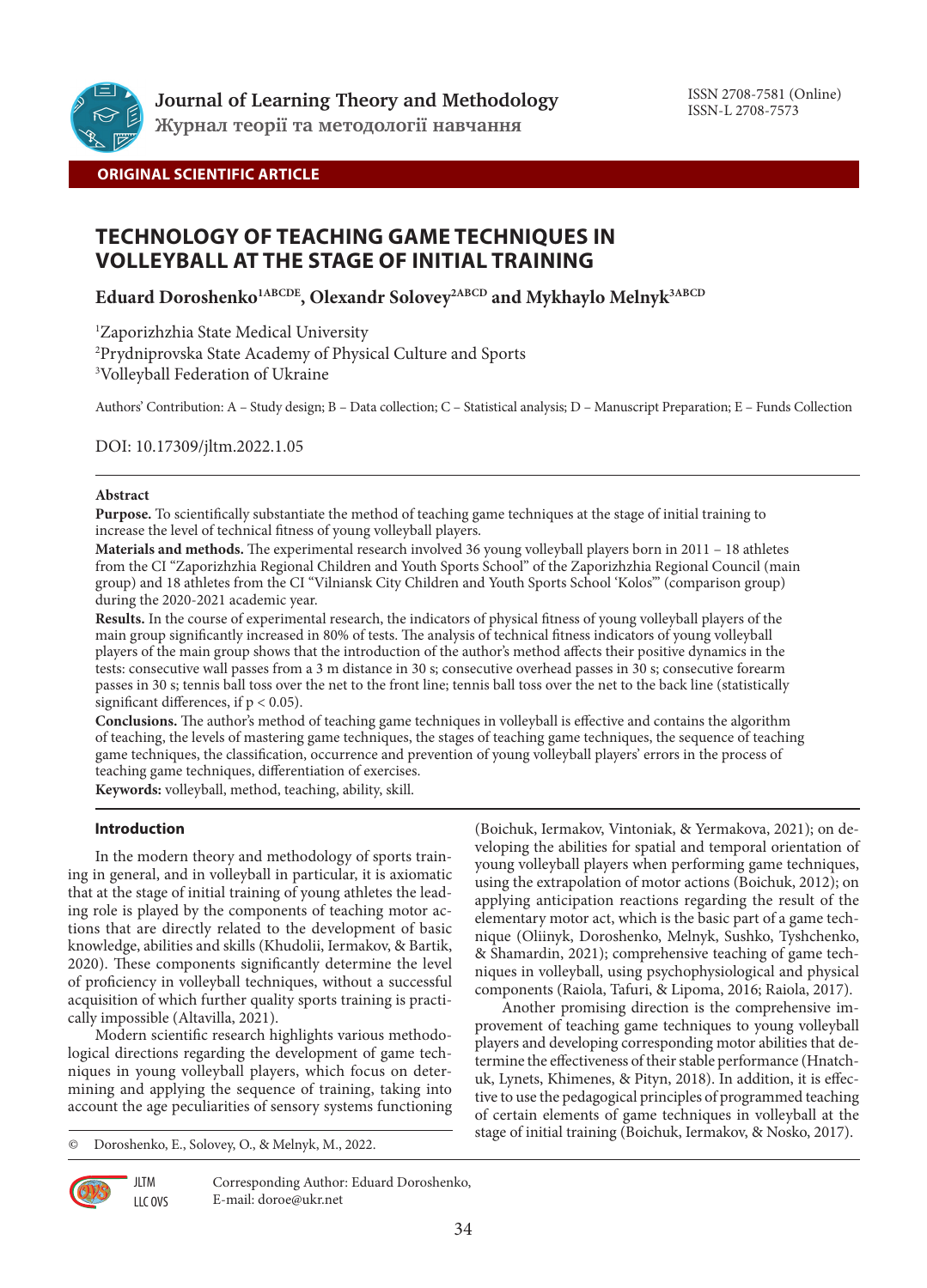The studies by Raiola, (2014b); Marchenko and Boiechko, (2018) highlight problematic issues about taking into account sexual dimorphism factors in the process of teaching motor actions, with an emphasis on developing coordination abilities in girls engaged in volleyball. The authors state that the great majority of girls who played volleyball according to the main program had an "average", "below average", and "low" level of coordination abilities and rather low levels of performing the basic game techniques – overhead passes, forearm passes, types of serves, attack and fake hits). Similar tendencies regarding the development of motor qualities during volleyball classes were recorded in experimental studies with girls aged 13-14 (Nešić, Ilić, Majstorović, Grbić, & Osmankač, 2013) and 15 years (Marchenko & Dykhanova, 2019).

Also promising are the directions that focus on the use of intensive and extensive means of cognitive orientation in the methodology of teaching game techniques in volleyball. (D'isanto, Altavilla, & Raiola, 2017) and the formation of appropriate types of feedback based on models of behavior in the "coach – player" system (Giannousi, Mountaki, Karamousalidis, Bebetsos, & Kioumourtzoglou, 2016). These directions help to significantly intensify the process of teaching game techniques in volleyball and to improve the quality of mastering the basic motor actions. The methodological basis of these directions is the studies (Raiola, 2011; Raiola, 2014a) which analyze the factors of motor control in the process of abilities and skills development in the context of behavioral, cognitive, gestalt-pedagogical, phenomenological theories and the neurophysiological and didactic foundations of their application in physical education and sports.

The direction that is based on the use of active methods of teaching and creating problem situations is close to the above. The study by Renshaw and Chow (2019) shows that such a methodological approach is an effective pedagogical option for teaching voluntary movements in physical education and sports.

The development of a certain abstract model of the future structure of motor activity, including game techniques in volleyball, using logical means, ensures the achievement of predicted states of the athlete's motor function. The studies by Chernenko et al. (2017), Hakman, Nakonechniy, Moseichuk, and Liasota (2017), Samsudin, Setiawan, Taufik, and Solahuddin (2021) show the possibilities of using modeling methods in the process of teaching game techniques in volleyball, based on the material of training sessions with schoolchildren and students. At the same time, of importance are the sequence of applying exercises and their availability in the context of corresponding physical development of young athletes (Forte, D'isanto, Di Domenico, & Altavilla, 2019) and the current level of athletes' functional fitness as a prerequisite for successful development and further improvement of motor abilities and skills – volleyball game techniques (Maklouf, 2014; Tishchenko, Sokolova, & Popov, 2019; Shchepotina et al., 2021).

Researchers (Rogal, & Vaskevych, 2019; Oliynyk & Doroshenko, 2018) emphasize the importance of developing a positive psychological climate in volleyball teams, which helps increase athletes' motivation to learn and improve the game techniques, and leads to increased efficiency of competitive activities.

The study by Tishchenko and Lysenchuk (2019) focuses on analyzing modern approaches to the development and

practical use of innovative technologies for improving special physical and technical-tactical fitness in team sports. The authors emphasize that comprehensive improvement of athletes' special physical and technical fitness is a necessary basis for successful implementation of the process of teaching motor skills and abilities, technical and tactical actions and their combinations, which leads to increased efficiency of the competitive process.

Despite the detailed and thorough study of the problems of teaching motor actions in volleyball, a number of issues regarding the age-related peculiarities of developing athletes' motor function, determination of an optimal sequence of mastering game techniques, integrated development of principal motor qualities and basic game techniques in volleyball are not yet completely solved.

*Hypothesis.* The introduction of a scientifically grounded method of teaching game techniques at the stage of initial training will help increase the level of technical fitness and efficiency of competitive activities of young volleyball players.

*Purpose.* To scientifically substantiate the method of teaching game techniques at the stage of initial training to increase the level of technical fitness of young volleyball players.

# **Material and methods**

#### *Participants*

The experimental research involved 36 young volleyball players born in 2011 ‒ 18 athletes from the CI "Zaporizhzhia Regional Children and Youth Sports School" of the Zaporizhzhia Regional Council (main group) and 18 athletes from the CI "Vilniansk City Children and Youth Sports School 'Kolos'" (comparison group).

## *Organization of the research*

The research was conducted during the 2020-2021 academic year at sports facilities of the Communal Institution "Zaporizhzhia Regional Children and Youth Sports School" of the Zaporizhzhia Regional Council, the Communal Institution "Vilniansk City Children and Youth Sports School 'Kolos'", and the Department of Physical Rehabilitation, Sports Medicine, Physical Education and Health of Zaporizhizha State Medical University of the Ministry of Health of Ukraine. The comparison group was trained in accordance with the current volleyball curriculum for children and youth sports schools, specialized children and youth sports schools of the Olympic reserve, sports schools of high sportsmanship, and specialized sports educational institutions (2009). The main group was trained using the developed author's technology for teaching motor actions in volleyball, which contains the following components:

*Algorithm of teaching.* 1) Building knowledge about the features of a particular game technique (biomechanical and pedagogical analysis of the performance technique). 2) Forming an idea of the performance of a particular game technique, using verbal and nonverbal means, description, visual materials, etc. 3) Developing motor abilities related to a particular game technique. 4) Developing motor skills related to a particular game technique and their improvement.

*Levels of mastering game techniques.* 1) Developing the abilities and skills of diagnostics and classification of separate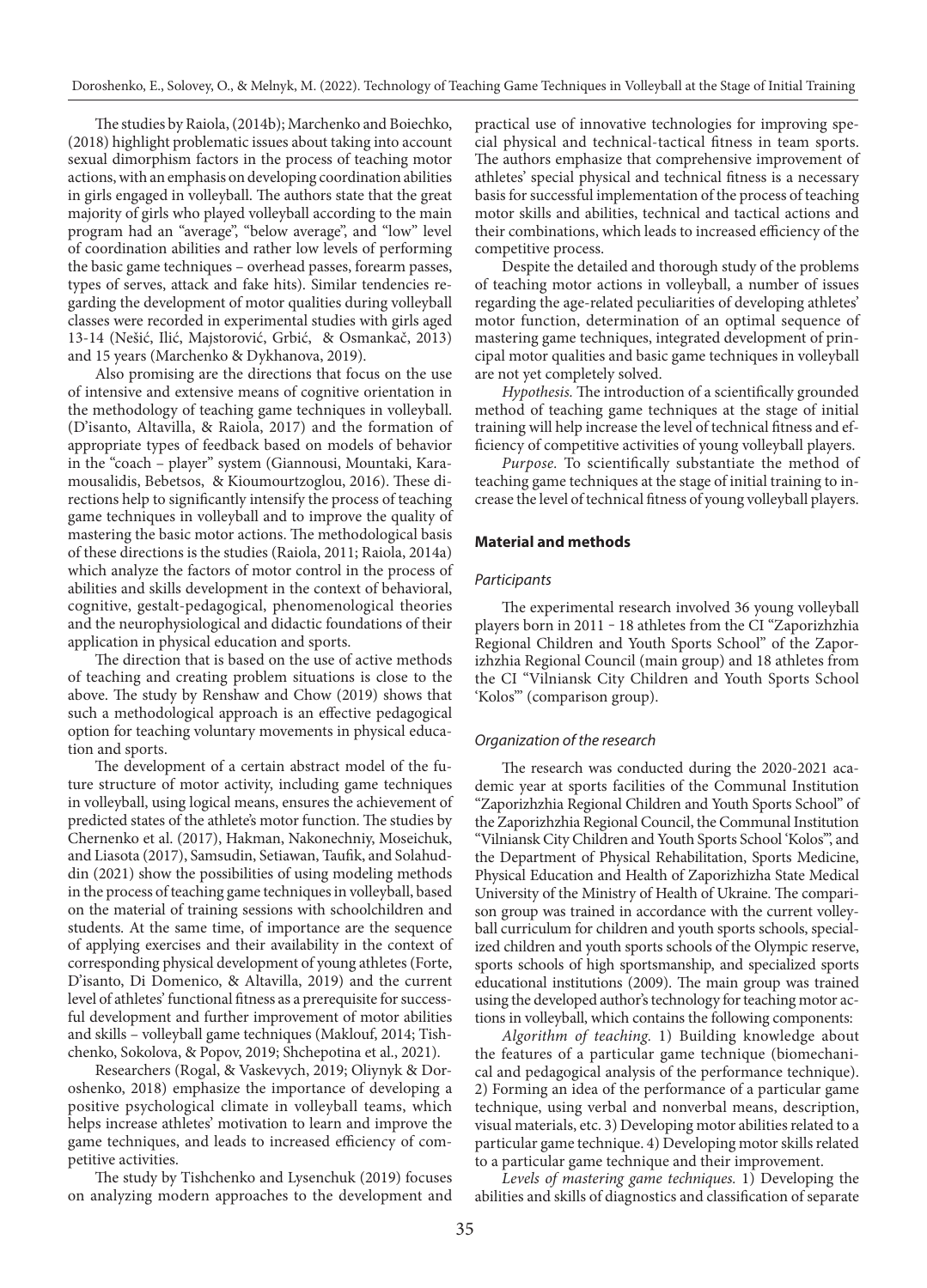locomotor acts that are part of the integral game technique. 2) Developing the capability to reproduce the acquired abilities and skills based on understanding of the logic of their internal structure and the athlete's psychophysiological qualities. 3) Developing the capability of the athlete to use the acquired information for implementing motor actions in the training and competitive processes. 4) Developing the capability of the athlete to feel at ease in highly variable competitive situations and make correct decisions concerning the application of variants of game techniques based on the anticipation reaction and its improvement.

*Stages of teaching volleyball techniques.*

1) Stage of initial learning. The goal is to teach to perform a game technique at the motor ability level.

2) Stage of in-depth learning. The goal is to ensure the performance of game techniques at the motor skill level.

3) Stage of reinforcement and improvement. The goal is to ensure the integral performance of game techniques and their combinations in highly variable conditions of the competitive activity.

*Sequence of teaching volleyball techniques.*

1) Game stand, moving. 2) Overhead pass. 3) Forearm pass. 4) Serve. 6) Spikes. 7) Blocking. 8) Combinations of game techniques.

*Classification, occurrence and prevention of young volleyball players' errors in the process of teaching game techniques.*

1) Classification: errors in separate game techniques and common errors; local and complex; typical and atypical; automatic and non-automatic; significant and insignificant. 2) Occurrence: athletes' incorrect understanding of the criteria for performing the game technique; athletes' inability to imaginatively analyze the performance of the game technique; mismatch between the level of intellectual development and muscle sensations; insufficient level of physical fitness; unbalanced development of physical qualities; inappropriate technical means; psychological determinants – uncertainty, hesitancy, etc. 3) Prevention: understanding of the general purpose of teaching game techniques; athletes' understanding of the rational technique of performance; availability of educational materials (intellectual, psychological, physical components); technical specification of game techniques; rational relationship between the speed and accuracy of performing game techniques.

*Differentiation of exercises. General development, preliminary, preparatory, special (model).* 

To determine the effectiveness of the author's method of teaching game techniques, the study conducted pedagogical testing of physical and technical fitness of young volleyball players. The main group included the indicators of 18 young volleyball players of the CI "Zaporizhzhia Regional Children and Youth Sports School" of the Zaporizhzhia Regional Council, the comparison group – the indicators of 18 young volleyball players of the CI "Vilniansk City Children and Youth Sports School 'Kolos'". During the 2020-2021 academic year, the author's method of teaching volleyball game techniques was introduced into the training process of athletes born in 2011 of the Communal Institution "Zaporizhzhia Regional Children and Youth Sports School" of the Zaporizhzhia Regional Council.

#### *Research methods*

The analysis and generalization of scientific and methodological literature and the Internet materials helped summarize the experience of specialists who studied the problem of developing a method of teaching the elements of volleyball technique. Pedagogical testing was conducted to determine the level of physical and technical fitness of young volleyball players. The pedagogical experiment involved the development of a method of teaching the elements of volleyball technique and experimental verification of its effectiveness.

#### *Statistical analysis*

The obtained indicators were analyzed using the methods of mathematical statistics – determination of the arithmetic mean (X), square deviation (S), percentage value (%), and statistically significant differences ( $p < 0.05$ ).

#### **Results**

The results of pedagogical testing of young volleyball players of the main and comparison groups before and after the application of the author's method are presented in Tables 1 and 2.

The analysis of physical fitness indicators of young volleyball players of the main and comparison groups shows

**Table 1.** Indicators of physical fitness of young volleyball players of the main and comparison groups before and after the pedagogical experiment,  $n = 36$  (X  $\pm$  S)

|                             | <b>Indicators</b>                          |                                            |                             |                    |  |
|-----------------------------|--------------------------------------------|--------------------------------------------|-----------------------------|--------------------|--|
| <b>Tests</b>                | Main group $(n = 18)$                      |                                            | Comparison group $(n = 18)$ |                    |  |
|                             | 09.2020                                    | 06.2021                                    | 09.2020                     | 06.2021            |  |
| $20 \text{ m run}, s$       | $4.61 \pm 0.11$                            | $4.32 \pm 0.12^*$                          | $4.81 \pm 0.28$             | $4.68 \pm 0.29$    |  |
| Standing high jump, cm      | $26.17 \pm 2.23$                           | $31.08 \pm 3.36*$                          | $23.39 \pm 3.41$            | $24.47 \pm 3.57$   |  |
| Standing long jump, cm      | $139.99 \pm 10.08$                         | $156.22 \pm 12.28*$                        | 141.88±10.93                | $142.22 \pm 12.57$ |  |
| $6\times5$ m shuttle run, s | $11.69 \pm 0.69$                           | $10.31 \pm 0.58$ *                         | $11.75 \pm 0.79$            | $11.33 \pm 0.88$   |  |
| Tossing a medicine ball     |                                            |                                            |                             |                    |  |
| weighing 1 kg, m:           |                                            |                                            |                             |                    |  |
| sitting                     | $3.65 \pm 0.68$                            | $4.00 \pm 0.74$                            | $3.16 \pm 0.50$             | $3.26 \pm 0.49$    |  |
| standing                    | $5.69 \pm 1.41$                            | $6.73 \pm 1.23$ *                          | $5.32 \pm 1.01$             | $5.72 \pm 1.34$    |  |
| jumping<br>$\mathbf{H}$     | $5.60 \pm 1.21$<br>$\sim$<br>$\sim$ $\sim$ | $6.81 \pm 1.34*$<br>$\sim$ $\sim$<br>- - - | $5.54 \pm 0.98$             | $5.58 \pm 1.09$    |  |

Note:  $*$  – statistically significant differences, if  $p < 0.05$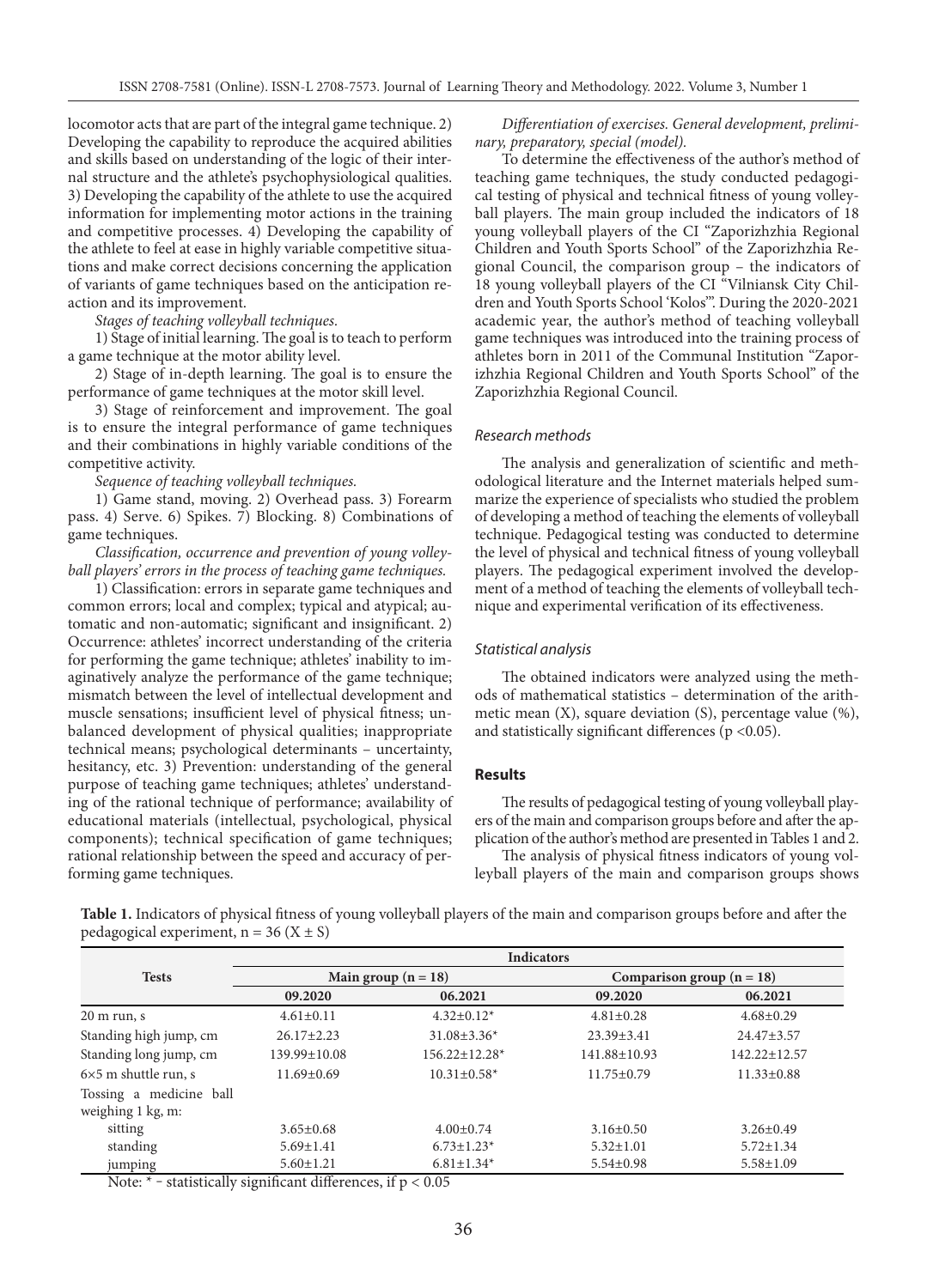|                                                       | <b>Indicators</b>     |                   |                             |                  |  |
|-------------------------------------------------------|-----------------------|-------------------|-----------------------------|------------------|--|
| <b>Tests</b>                                          | Main group $(n = 18)$ |                   | Comparison group $(n = 18)$ |                  |  |
|                                                       | 09.2020               | 06.2021           | 09.2020                     | 06.2021          |  |
| Wall passes from a 3 m<br>distance in 30 s, n         | $14.44 \pm 2.17$      | $19.79 \pm 2.08*$ | $13.86 \pm 2.77$            | $15.72 \pm 2.45$ |  |
| Overhead passes in 30 s, n                            | $14.37 \pm 2.23$      | $20.57 \pm 3.11*$ | $13.11 \pm 3.15$            | $16.85 \pm 3.48$ |  |
| Forearm passes in 30 s, n                             | $13.31 \pm 2.09$      | $20.12 \pm 3.14*$ | $2.89 \pm 3.03$             | $15.86 \pm 3.66$ |  |
| Tennis ball toss over the net<br>to the front line, n | $4.08 \pm 1.02$       | $6.89 \pm 1.07*$  | $4.28 \pm 1.07$             | $5.26 \pm 1.44$  |  |
| Tennis ball toss over the net<br>to the back line, n  | $5.47 \pm 1.18$       | $8.58 \pm 1.06*$  | $5.34 \pm 1.67$             | $6.33 \pm 1.74$  |  |

**Table 2.** Indicators of technical fitness of young volleyball players of the main and comparison groups before and after the pedagogical experiment,  $n=36$  (X  $\pm$  S)

Note:  $*$  – statistically significant differences, if  $p < 0.05$ 

that the introduction of the author's method has an indirect impact on their positive dynamics (Table 1). At the beginning and end of the 2020-2021 academic year, the indicators of physical fitness of young volleyball players of the main group significantly increased in the following tests: 20 m run; standing high jump; standing long jump; 6x5 m shuttle run; tossing a medicine ball weighing 1 kg while standing and jumping ( $p < 0.05$ ). No statistically significant differences were recorded in the results of tossing a medicine ball weighing 1 kg while sitting, although there is a linear tendency towards an increase in the results after the introduction of the author's method of teaching volleyball techniques. No statistically significant differences were recorded in the results of physical fitness of young volleyball players of the comparison group, but there is a linear tendency towards an increase in the results in the second testing (at the end of the academic year). In this context, the indicators of physical fitness are considered as a necessary prerequisite for quality acquisition of game techniques in volleyball.

The analysis of technical fitness indicators of young volleyball players of the main and comparison groups shows that the introduction of the author's method directly affects their positive dynamics (Table 2). Pedagogical testing of young volleyball players of the main and comparison groups before and after the introduction of the author's method of teaching game techniques shows that statistically significant differences were recorded in the following tests: consecutive wall passes from a 3 m distance in 30 s; consecutive overhead passes in 30 s; consecutive forearm passes in 30 s; tennis ball toss over the net to the front line; tennis ball toss over the net to the back line ( $p<0.05$ ). No statistically significant differences were recorded in the indicators of technical fitness of young volleyball players of the comparison group, although there is also a linear tendency towards an increase in the indicators in the second testing (at the end of the academic year).

#### **Discussion**

The analysis of literary sources and the results of our own research allow us to state that the author's method of teaching game techniques in volleyball occupies a leading place in the educational and training process with young volleyball players (10-11 years old). At the same time, the motor ability in volleyball is considered as a level of performing game techniques based on the detailed conscious control at the main reference points, which is characterized by a low speed of performance, instability of obtained results, low resistance to external factors, and a low level of memorization. The motor skill in volleyball is the next level of performing game techniques. The main differences from the motor ability are the following: minimal participation of consciousness in motor action control at the majority of the main reference points, which indicates the automation of game techniques performance, sufficiently high speed of performance, stability of obtained results, sufficiently high resistance to external factors, and a high level of memorization.

Scientists note that the principal feature distinguishing the motor skill from the motor ability is the automatic nature of separate components and the motor action in general (Boichuk, Iermakov, & Nosko, 2017). The consistent release of motor action performance from conscious control occurs with the establishment of a specific subordination of control levels in the central nervous system: during motor skill development, lower levels begin to control the processes of muscular and intermuscular coordination. Instead, higher levels ensure the achievement of the motor action goal through the control of its overall sequence.

Another feature of the motor skill is a high speed of motor action performance, which is ensured by a high level of muscular and intermuscular coordination and its general rationality, based on the absence of constraint and ease of elementary motor locomotions (Maklouf, 2014; Forte, D'isanto, Di Domenico, & Altavilla, 2019).

The stability of obtained results of the action is the third principal feature in the process of developing the motor skill. The motor skill, if it is well developed and improved in the practice of training, practically does not disappear, even during long breaks caused by sports injuries, long illnesses, other factors (Tishchenko, Sokolova, & Popov, 2019; Shchepotina et al., 2021; Mykhaliuk, Syvolap, & Horokhovskyi, 2021).

Also important in the process of teaching motor actions is the transfer of learning phenomenon, which is justified from the standpoint of the conditioned-reflex nature of voluntary movements of young volleyball players (Hakman, Osadets, Lymarenko, 2021). From researchers' point of view (Maklouf, 2014), the motor action, the purpose of which is analogous to young volleyball players' past motor experience and contains a corresponding dynamic stereotype, is solved according to a previously formed scheme based on the algorithm of development of a previous motor skill. Re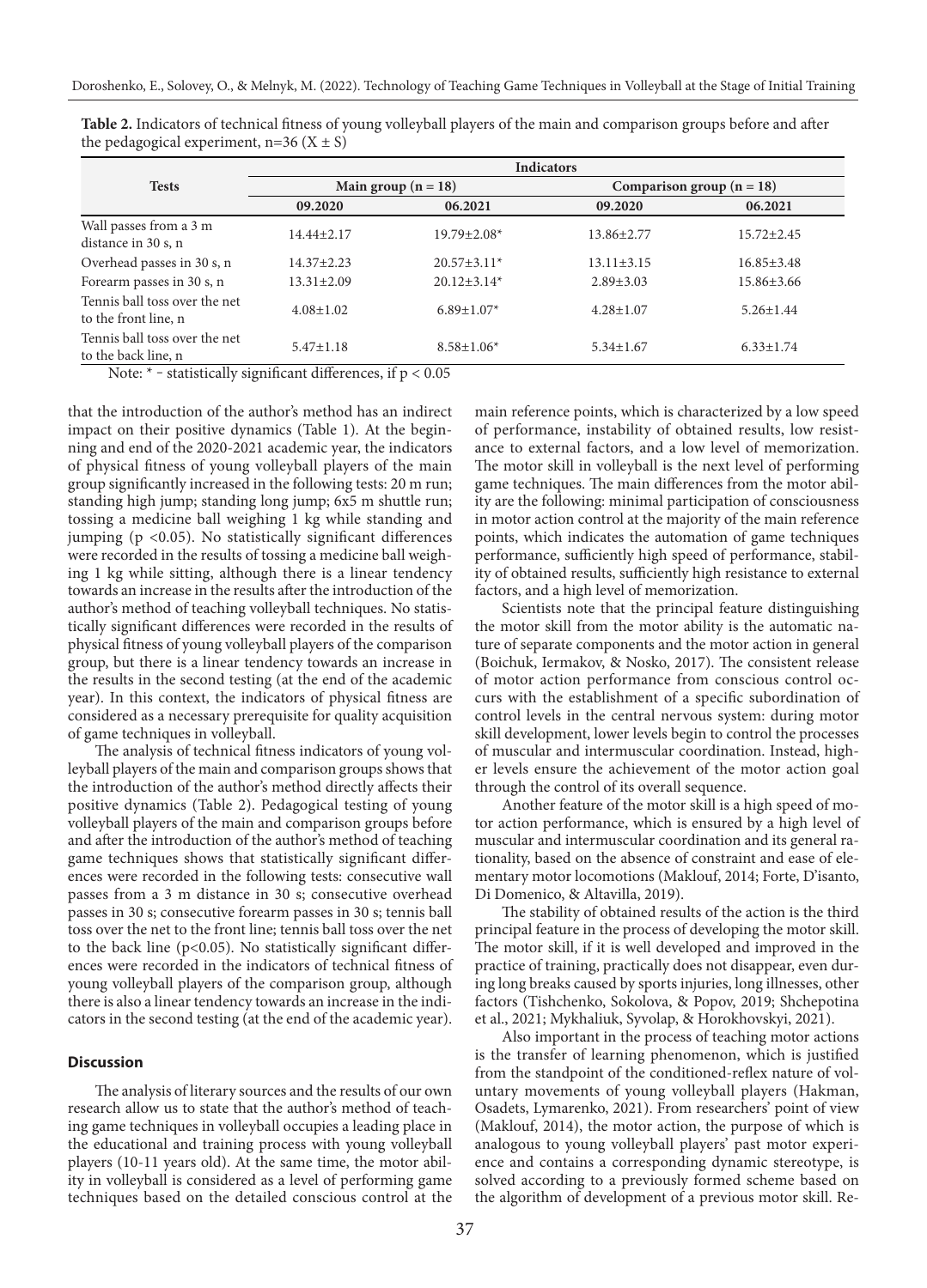searchers note that the transfer of learning phenomenon is differentiated into negative and positive (Boichuk, Iermakov, & Nosko, 2017; Altavilla, 2021), which can lead to both deterioration and improvement of the process of motor skills development. At the same time, when teaching game techniques to young volleyball players, it is important to avoid motor skills interference – the transfer of already developed skills to the motor action being studied, which complicates the development of a new skill (Hakman, Osadets, & Lymarenko, 2021).

It is also important to detailize the process of teaching game techniques in volleyball, which implies a certain stageby-stage approach, namely:

- stage of initial learning of a game technique, which corresponds to the stage of creating prerequisites for mastering the motor act at the motor ability level;
- stage of in-depth detailed learning, which corresponds to the stage of mastering at the motor ability level;
- stage of reinforcement and further improvement of the motor action, which corresponds to the stage of mastering at the skill level.

In addition, some researchers (Platonov, 2017) single out as a separate stage higher order abilities and skills which are used mainly in Olympic and professional sports and are characterized by increased resistance to the influence of external factors in extreme conditions of competitive activities.

# **Conclusions**

The author's method of teaching game techniques in volleyball is effective and contains the algorithm of teaching, the levels of mastering game techniques, the stages of teaching game techniques, the sequence of teaching game techniques, the classification, occurrence and prevention of young volleyball players' errors in the process of teaching game techniques, differentiation of exercises.

The analysis of technical fitness indicators of young volleyball players of the main group shows that the introduction of the author's method affects their positive dynamics in the tests: consecutive wall passes from a 3 m distance in 30 s; consecutive overhead passes in 30 s; consecutive forearm passes in 30 s; tennis ball toss over the net to the front line; tennis ball toss over the net to the back line (statistically significant differences, if  $p < 0.05$ ).

The prospects for further research are based on the importance of optimal determination of reference points when teaching game techniques to young volleyball players and improvement of the author's teaching method in accordance with the age peculiarities of motor abilities and skills development.

## **Acknowledgement**

The authors thank the administration and the coaching and teaching staff of the Communal Institution "Zaporizhzhia Regional Children and Youth Sports School" of the Zaporizhzhia Regional Council and the Communal Institution "Vilniansk City Children and Youth Sports School 'Kolos'" for practical assistance in conducting experimental research.

## **Conflict of interest**

The authors declare no conflict of interest.

## **References**

- Khudolii, O., Iermakov, S., & Bartik, P. (2020). Didactics: methodological basis of motor learning in children and adolescents. *Journal of Learning Theory and Methodology*, *1*(1), 5-13. https://doi.org/10.17309/jltm.2020.1.01
- Altavilla, G. (2021). Didactic problem: Teaching and methods in volleyball. *Journal of Human Sport and Exercise*, *16*(4proc): 1698-1704. https://doi.org/10.14198/jhse.2021.16.Proc4.16
- Boichuk, R., Iermakov, S., Vintoniak, O., & Yermakova, T. (2021). Combined impact method in the preparatory period of the annual macrocycle of female volleyball players aged 18-19 years old. *Pedagogy of Physical Culture and Sports*, *25*(4), 234-243. https://doi.org/10.15561/26649837.2021.0405

Boichuk, R. (2012). Connection of motor memory and success of volleyball game technical elements acquisition by schoolchildren on the lessons of physical education. *Teorìâ ta Metodika Fìzičnogo Vihovannâ*, (12), 6-8. https://tmfv.com.ua/journal/article/view/840

- Oliinyk, I., Doroshenko, E., Melnyk, M., Sushko, R., Tyshchenko, V., & Shamardin, V. (2021). Modern approaches to analysis of technical and tactical actions of skilled volleyball players. *Teorìâ ta Metodika Fìzičnogo Vihovannâ*, *21*(3), 235-243. https://doi.org/10.17309/tmfv.2021.3.07
- Raiola, G., Tafuri, D., & Lipoma, M. (2016). Teaching method indication for education and training of sport skills. *Mediterranean Journal of Social Sciences*, *7*(2 S1), 421-424. https://doi.org/10.5901/mjss.2016.v7n2s1p421
- Raiola, G. (2017). Motor learning and teaching method. *Journal of Physical Education and Sport*. 17, 2239-2243. https://doi.org/10.7752/jpes.2017.s5236
- Hnatchuk, Ya., Lynets, M., Khimenes, K., & Pityn, M. (2018). Improvement of physical preparedness of qualified volleyball players. *Journal of Physical Education and Sport*, *18*(1), 239-245. https://doi.org/10.7752/jpes.2018.01032
- Boichuk, R., Iermakov, S., & Nosko, M. (2017). Pedagogical conditions of motor training of junior volleyball players during the initial stage. *Journal of Physical Education and Sport*, *17*(1), 48, 327-334. https://doi.org/10.7752/jpes.2017.01048
- Raiola, G. (2014b). Teaching method in young female team of volleyball. *Journal of Physical Education and Sport*, *14*(1), 74-78. https://doi.org/10.7752/jpes.2014.01012
- Marchenko, S., & Boiechko, V. (2018). A study of specific coordination indicators of 11th grade girls in volleyball training under major program. *Teorìâ ta Metodika Fìzičnogo Vihovannâ*, *18*(4), 159-166. https://doi.org/10.17309/tmfv.2018.4.01
- Nešić, G., Ilić, D., Majstorović, N., Grbić, V., & Osmankač, N. (2013). Training effects on general and specific motor skills on female volleyball players 13-14 years old. *SportLogia*, *9*(2), 119-127. https://doi.org/10.5550/sgia.130902.en.007N
- Marchenko, S., & Dykhanova, A. (2019). Motor аbilities: peculiarities of effects of volleyball training on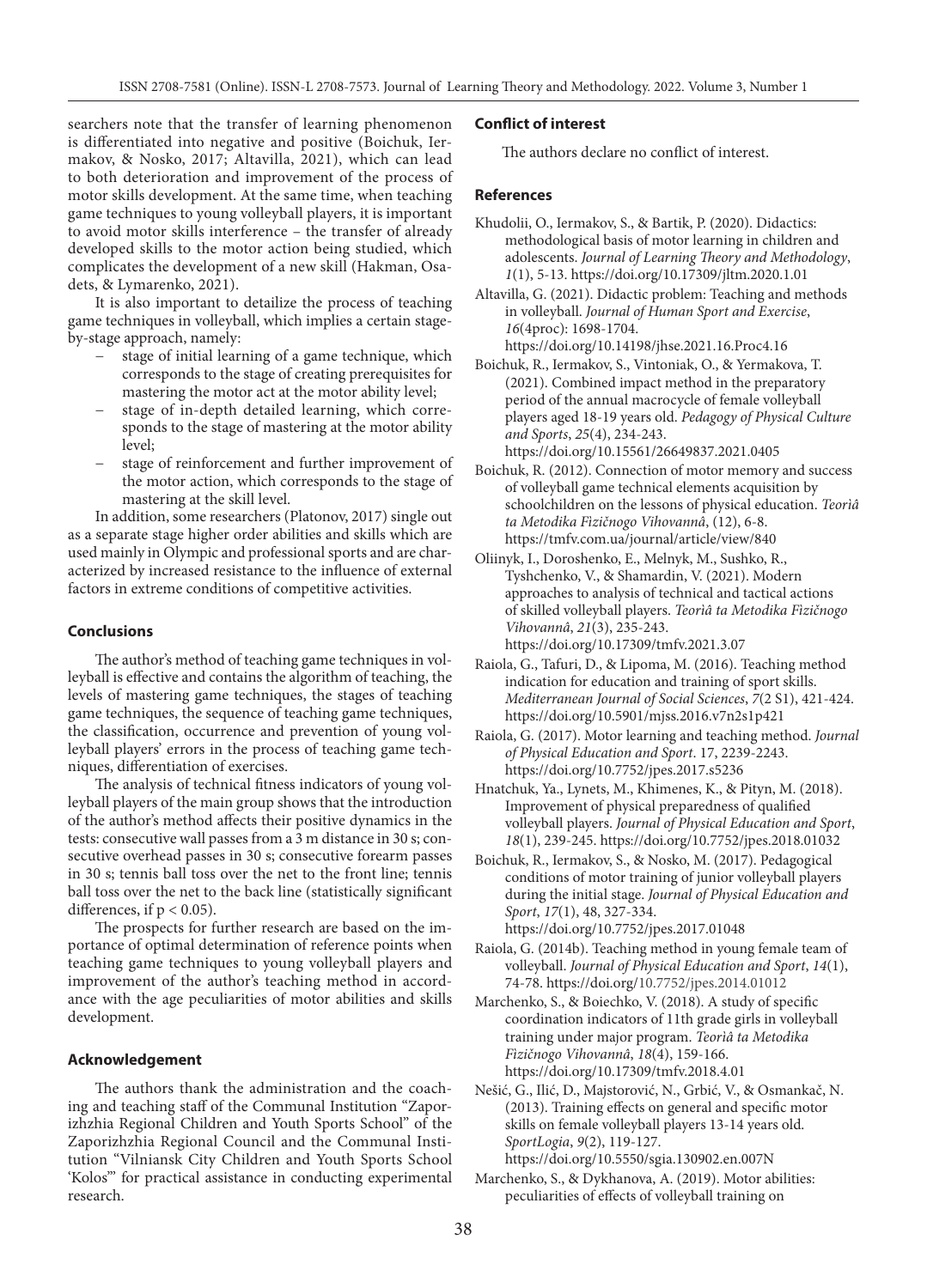coordination preparedness of girls aged 15. *Teorìâ ta Metodika Fìzičnogo Vihovannâ*, *19*(1), 23-28. https://doi.org/10.17309/tmfv.2019.1.03

D'isanto, T., Altavilla, G., & Raiola, G. (2017). Teaching method in volleyball service: intensive and exenstive tools in cognitive and ecological approach. *Journal of Physical Education and Sport*, *17*(5), 2222-2227. https://doi.org/10.7752/jpes.2017.s5233

Giannousi, M., Mountaki, F., & Karamousalidis, G., Bebetsos, G., & Kioumourtzoglou, E. (2016). Coaching behaviors and the type of feedback they provided to young volleyball athletes. *Journal of Physical Education and Sport*, *16*(2), 1031-1039. https://doi.org/10.7752/jpes.2016.s2164

Raiola, G. (2011). A study on Italian primary school rules: neurophysiological and didatics aspects in physical education and sport. *Journal of Physical Education and Sport*, *11*(2), 43-48.

https://efsupit.ro/images/stories/8.\_Gaetano\_Raiola.pdf

Raiola, G. (2014a). Motor control and learning skills according to cognitive and ecological dynamic approach in a vision on behaviorism, cognitive, Gestalt and phenomenology theories. *Mediterranean Journal of Social Sciences*, *5*(15), 504-506. https://doi.org/10.5901/mjss.2014.v5n15p504

Renshaw, I., & Chow, J.Y. (2019). A constraint-led approach to sport and physical education pedagogy. *Physical Education and Sport Pedagogy*, *24*(2), 103-116. https://doi.org/10.1080/17408989.2018.1552676

Chernenko, S., Malakhova, Z., Timoshenko, V., & Budyak, L. (2017). Modeling of teaching university students to serve a direct volleyball overhand. *Teorìâ ta Metodika Fìzičnogo Vihovannâ*, *17*(2), 55-61.

https://doi.org/10.17309/tmfv.2017.2.1189

Hakman, A., Nakonechniy, I., Moseichuk, Yu., & Liasota, T. (2017). Training methodology and didactic bases of technical movements of 9-11-year-old volleyball players. *Journal of Physical Education and Sport*, *17*(4), 2638-2642. https://doi.org/10.7752/jpes.2017.04302

Samsudin, S., Setiawan, I., Taufik, M., & Solahuddin, S. (2021). Volleyball fundamental movement learning model in primary school. *Teorìâ ta Metodika Fìzičnogo Vihovannâ*, *21*(3), 194-199. https://doi.org/10.17309/tmfv.2021.3.02

Forte, D., D'isanto, T., Di Domenico, & Altavilla, G. (2019). Learning the service drills in novice volleyball athletes. *Journal of Human Sport and Exercise, 14*(Proc5), 2419- 2428. https://doi.org/10.14198/jhse.2019.14.Proc5.57

Maklouf, M. (2014). Osobennosti obucheniya elementam tehniki igryi yunyih voleybolistov. *Sportivniy visnik Pridniprovya,* 1, 172-176. http://infiz.dp.ua/joomla/media/ sport-visnik-pred/2014-01/2014-01-37.pdf

Tishchenko, V., Sokolova, O., & Popov, S. (2019). Sovershenstvovanie spetsialnoy fizicheskoy i tehnicheskoy podgotovlennosti voleybolistok vyisokoy kvalifikatsii. *Fizichna kultura, sport ta zdorov'ya natsiyi*, 8, 218-225. http://eprints.zu.edu.ua/30670/1/218-225.pdf

Shchepotina, N., Kostiukevych, V., Drachuk, A., Vozniuk, T., Asauliuk, I., Dmytrenko, S., Adamchuk, V., Polishchuk, V., Romanenko, I., & Blazhko, N. (2021). Model morphofunctional characteristics of qualified volleyball players. *Sport Mont*, *19*(S2), 213-217.

Rohal, I.V., & Vaskevych, S.S. (2019). Metody moralno-volovoi pidhotovky voleibolistiv u ZVO. *Naukovyi chasopys [Natsionalnoho pedahohichnoho universytetu imeni MP Drahomanova]. Seriia 15: Naukovo-pedahohichni problemy fizychnoi kultury (fizychna kultura i sport).* 6 (114): 64-68. https://spppc.com.ua/index.php/journal/issue/view/7/114 pdf

Oliinyk, I., & Doroshenko, E. (2018). Sotsiometrychni pokaznyky v systemi otsinky psykholohichnoho klimatu voleibolnoi komandy. *Sportyvnyi visnyk Prydniprovia*. 3, 93-99. http://infiz.dp.ua/miscdocuments/2018-03/2018-03-14.pdf

Tyshchenko, V.O., & Lysenchuk, H.A. (2019). Analiz suchasnykh pidkhodiv do vykorystannia innovatsiinykh tekhnolohii dlia vdoskonalennia spetsialnoi fizychnoi ta tekhniko-taktychnoi pidhotovky v sporti. *Naukovyi chasopys [Natsionalnoho pedahohichnoho universytetu imeni MP Drahomanova]. Seriia 15: Naukovopedahohichni problemy fizychnoi kultury (fizychna kultura i sport)*, *6*(114), 99-104. https://spppc.com.ua/index.php/ journal/issue/view/7/114-pdf

*Voleibol: [navchalna prohrama dlia dytiacho-yunatskykh sportyvnykh shkil, spetsializovanykh dytiacho-yunatskykh shkil olimpiiskoho rezervu, shkil vyshchoi sportyvnoi maisternosti ta spetsializovanykh navchalnykh zakladiv sportyvnoho profiliu]* (2009) / Turovskyi, V.V., Nosko, M.O., Osadchyi, O.V., Harkusha, S.V., & Zhula, L.V. K.: Federatsiia voleibolu Ukrainy. 140. http://erpub.chnpu. edu.ua:8080/jspui/handle/123456789/4684

Mykhaliuk, Ye.L., Syvolap, V.V., & Horokhovskyi, Ye.Yu. (2021). Effect of long-term training on heart rate variability, central hemodynamics and physical working capacity in female swimmers with different sports qualifications. *Zaporozhye medical journal*, *23*(5), 621-627. https://doi.org/10.14739/2310-1210.2021.5.237403

Hakman, A., Osadets, M., & Lymarenko, H. (2021). Dydaktychni osoblyvosti metodyky navchannia tekhnichnykh dii yunykh voleibolistiv. *Naukovyi chasopys [Natsionalnoho pedahohichnoho universytetu imeni MP Drahomanova]. Seriia 15: Naukovo-pedahohichni problemy fizychnoi kultury (fizychna kultura i sport)*. 6 (137): 46-50. https://doi.org/10.31392/NPU-nc.series15.2021.6(137).11

Platonov, V.N. (2017). *Dvigatelnyie kachestva i fizicheskaya podgotovka sportsmenov.* K.: Olimpiyskaya literatura. 656. https://www.researchgate.net/publication/323880488\_ Dvigatelnye\_kacestva\_i\_fiziceskaa\_podgotovka\_ sportsmenov